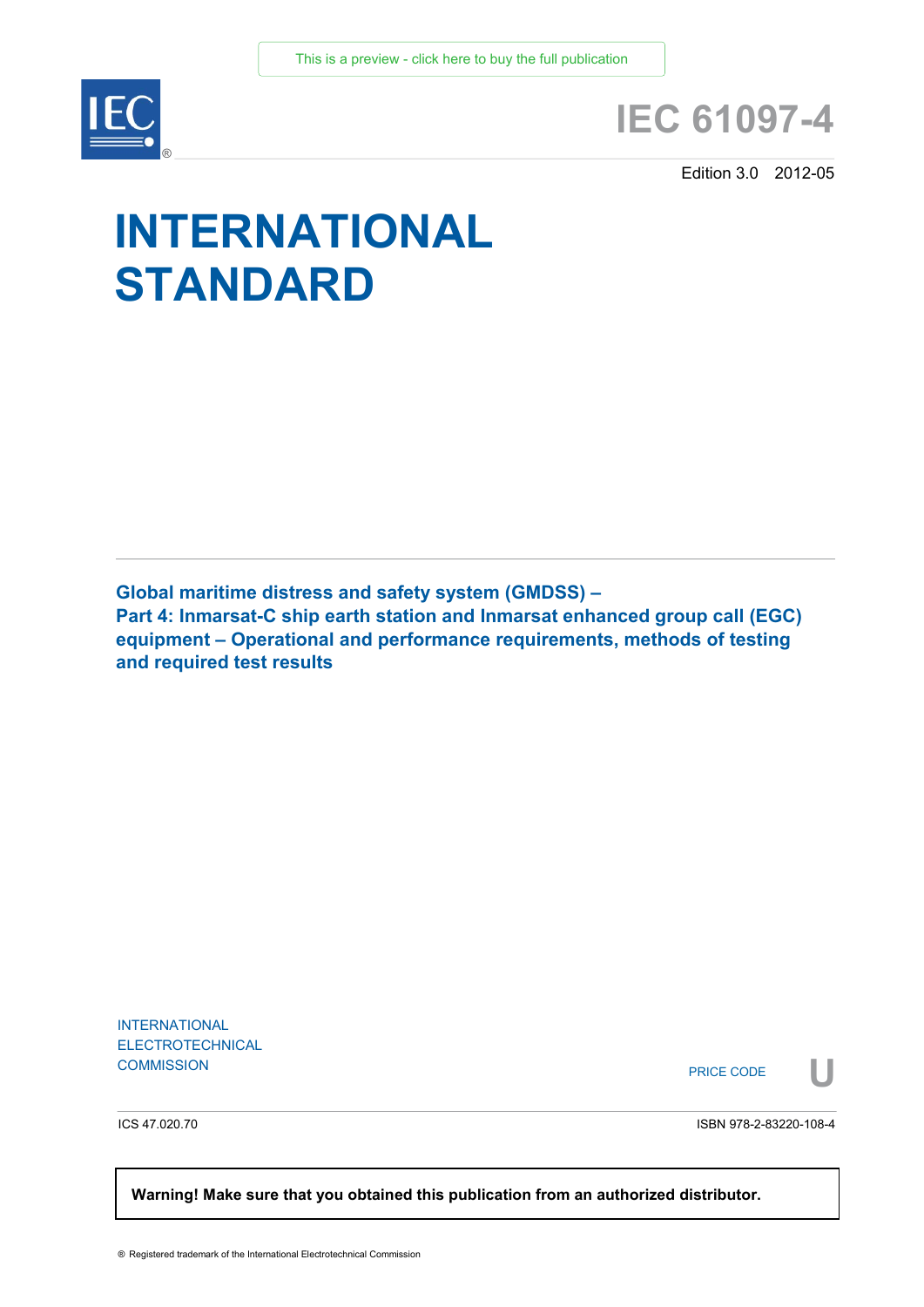$-2-$ 

61097-4 © IEC:2012(E)

### **CONTENTS**

| 1 |     |                                                               |  |  |  |  |
|---|-----|---------------------------------------------------------------|--|--|--|--|
| 2 |     |                                                               |  |  |  |  |
| 3 |     |                                                               |  |  |  |  |
|   | 3.1 |                                                               |  |  |  |  |
|   | 3.2 |                                                               |  |  |  |  |
|   |     | 3.2.1                                                         |  |  |  |  |
|   |     | 3.2.2                                                         |  |  |  |  |
|   |     | 3.2.3                                                         |  |  |  |  |
|   | 3.3 |                                                               |  |  |  |  |
|   |     | 3.3.1                                                         |  |  |  |  |
|   |     | 3.3.2                                                         |  |  |  |  |
|   |     | 3.3.3                                                         |  |  |  |  |
|   |     | 3.3.4                                                         |  |  |  |  |
|   | 3.4 |                                                               |  |  |  |  |
|   |     | 3.4.1                                                         |  |  |  |  |
|   |     | 3.4.2                                                         |  |  |  |  |
|   |     | 3.4.3                                                         |  |  |  |  |
|   |     | 3.4.4                                                         |  |  |  |  |
|   |     | 3.4.5                                                         |  |  |  |  |
|   |     | 3.4.6                                                         |  |  |  |  |
|   |     | 3.4.7                                                         |  |  |  |  |
|   | 3.5 |                                                               |  |  |  |  |
|   | 3.6 |                                                               |  |  |  |  |
|   | 3.7 |                                                               |  |  |  |  |
|   |     | 3.7.1                                                         |  |  |  |  |
|   |     | 3.7.2                                                         |  |  |  |  |
|   |     | 3.7.3                                                         |  |  |  |  |
|   |     | 3.7.4                                                         |  |  |  |  |
| 4 |     |                                                               |  |  |  |  |
|   | 4.1 |                                                               |  |  |  |  |
|   | 4.2 | Environmental and electromagnetic compatibility requirement14 |  |  |  |  |
|   | 4.3 |                                                               |  |  |  |  |
| 5 |     |                                                               |  |  |  |  |
|   | 5.1 |                                                               |  |  |  |  |
|   |     | 5.1.1                                                         |  |  |  |  |
|   |     | 5.1.2                                                         |  |  |  |  |
|   |     | 5.1.3                                                         |  |  |  |  |
|   | 5.2 |                                                               |  |  |  |  |
|   | 5.3 |                                                               |  |  |  |  |
|   |     | 5.3.1                                                         |  |  |  |  |
|   |     | 5.3.2                                                         |  |  |  |  |
|   |     | 5.3.3                                                         |  |  |  |  |
|   |     | 5.3.4                                                         |  |  |  |  |
|   | 5.4 |                                                               |  |  |  |  |
|   |     |                                                               |  |  |  |  |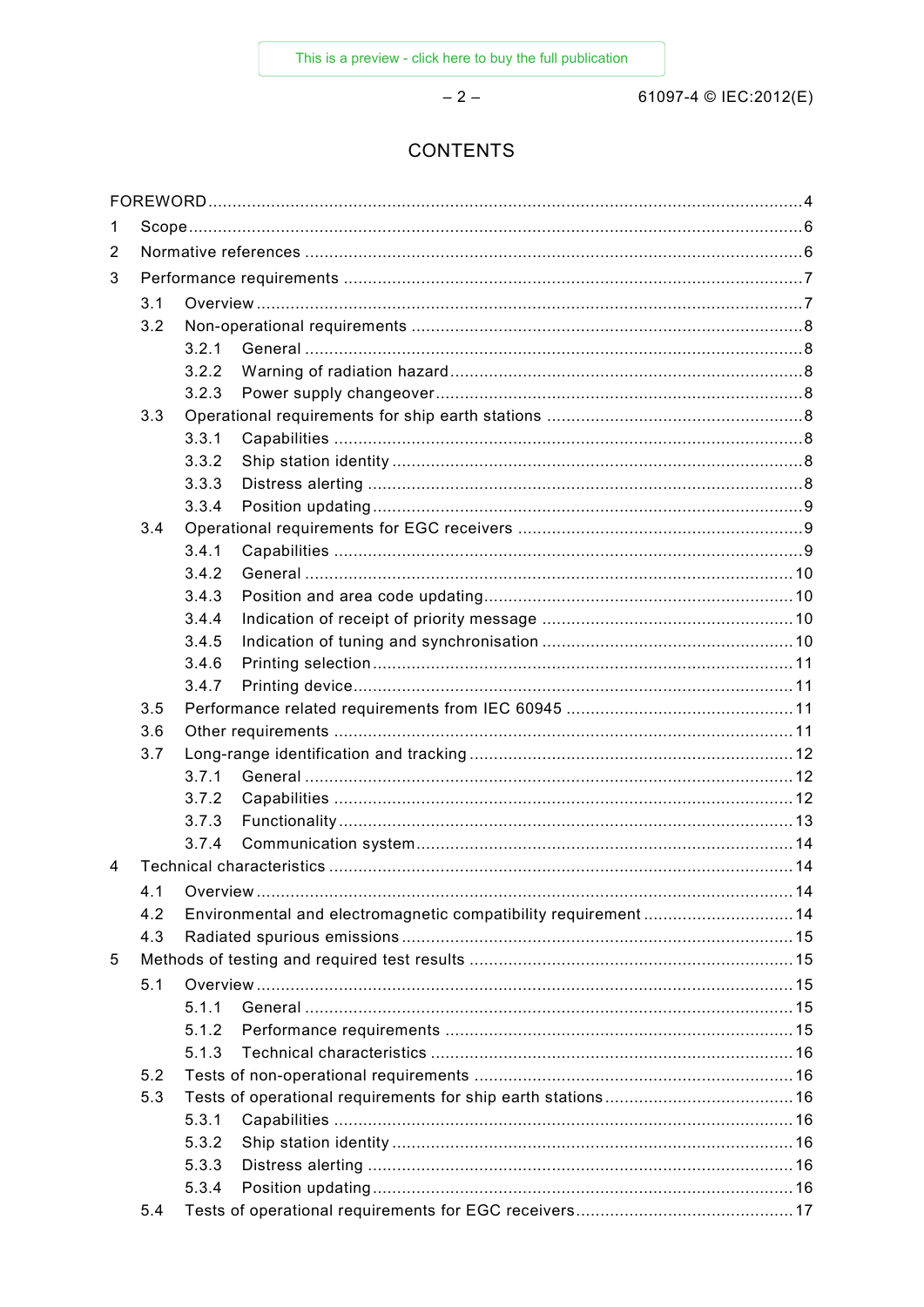61097-4 © IEC:2012(E)  $-3-$ 

|     | 5.4.1 |                                                                                      |  |  |  |  |  |
|-----|-------|--------------------------------------------------------------------------------------|--|--|--|--|--|
|     | 5.4.2 |                                                                                      |  |  |  |  |  |
|     | 5.4.3 |                                                                                      |  |  |  |  |  |
|     | 5.4.4 |                                                                                      |  |  |  |  |  |
|     | 5.4.5 |                                                                                      |  |  |  |  |  |
|     | 5.4.6 |                                                                                      |  |  |  |  |  |
|     | 5.4.7 |                                                                                      |  |  |  |  |  |
| 5.5 |       |                                                                                      |  |  |  |  |  |
| 5.6 |       |                                                                                      |  |  |  |  |  |
| 5.7 |       |                                                                                      |  |  |  |  |  |
|     | 5.7.1 |                                                                                      |  |  |  |  |  |
|     | 5.7.2 |                                                                                      |  |  |  |  |  |
|     | 5.7.3 |                                                                                      |  |  |  |  |  |
|     | 5.7.4 |                                                                                      |  |  |  |  |  |
| 5.8 |       |                                                                                      |  |  |  |  |  |
|     | 5.8.1 |                                                                                      |  |  |  |  |  |
|     | 5.8.2 | Tests for environmental and electromagnetic compatibility 20                         |  |  |  |  |  |
|     |       |                                                                                      |  |  |  |  |  |
|     |       |                                                                                      |  |  |  |  |  |
|     |       |                                                                                      |  |  |  |  |  |
|     |       |                                                                                      |  |  |  |  |  |
|     |       |                                                                                      |  |  |  |  |  |
|     |       |                                                                                      |  |  |  |  |  |
|     |       |                                                                                      |  |  |  |  |  |
|     |       |                                                                                      |  |  |  |  |  |
|     |       |                                                                                      |  |  |  |  |  |
|     |       | Table B.3 - Limits of unwanted emission within the operating band with carrier-on 24 |  |  |  |  |  |
|     |       |                                                                                      |  |  |  |  |  |
|     |       |                                                                                      |  |  |  |  |  |
|     |       |                                                                                      |  |  |  |  |  |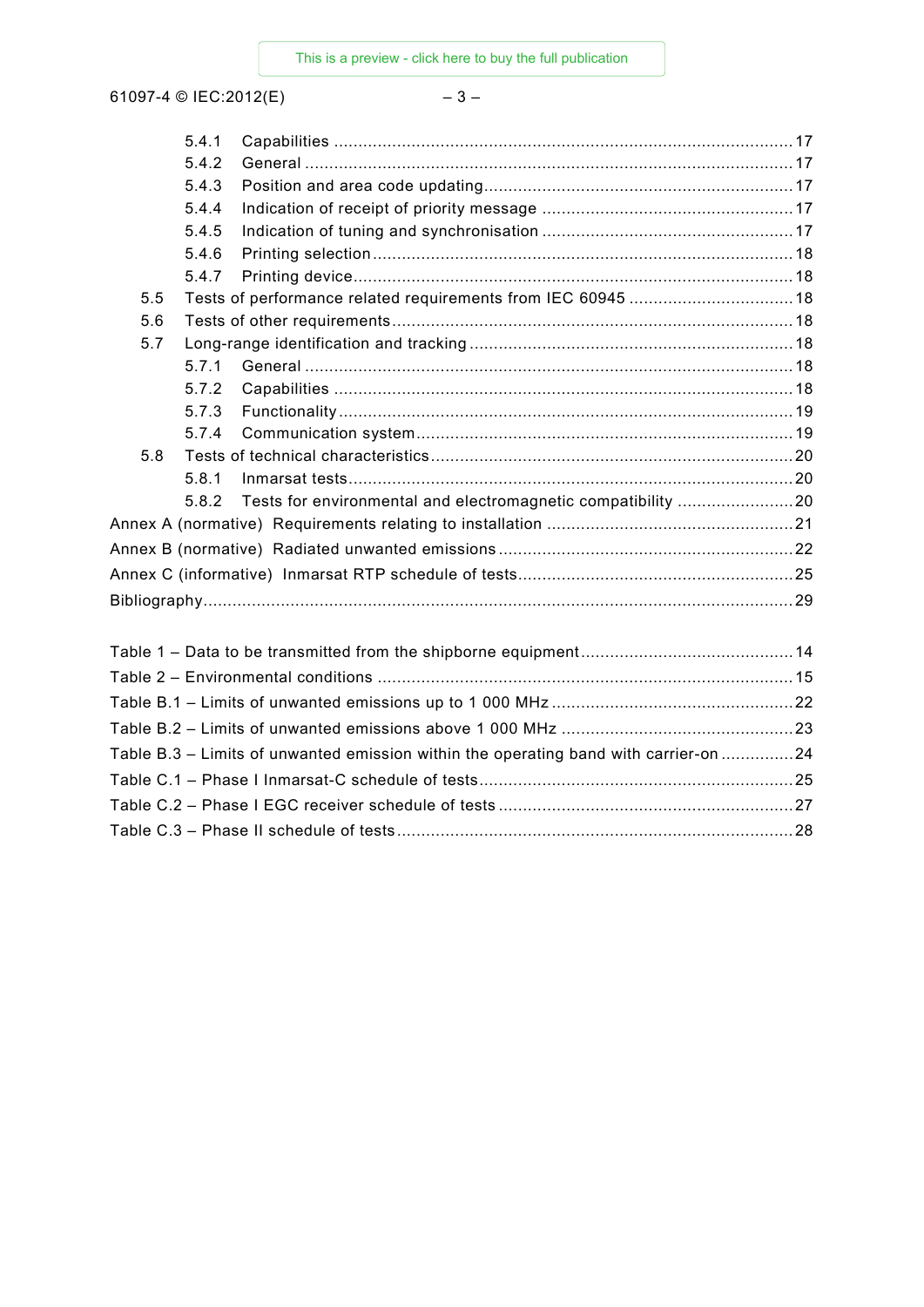[This is a preview - click here to buy the full publication](https://webstore.iec.ch/publication/4503&preview=1)

– 4 – 61097-4 © IEC:2012(E)

#### INTERNATIONAL ELECTROTECHNICAL COMMISSION \_\_\_\_\_\_\_\_\_\_\_\_

#### **GLOBAL MARITIME DISTRESS AND SAFETY SYSTEM (GMDSS) –**

#### **Part 4: Inmarsat-C ship earth station and Inmarsat enhanced group call (EGC) equipment – Operational and performance requirements, methods of testing and required test results**

#### FOREWORD

- 1) The International Electrotechnical Commission (IEC) is a worldwide organization for standardization comprising all national electrotechnical committees (IEC National Committees). The object of IEC is to promote international co-operation on all questions concerning standardization in the electrical and electronic fields. To this end and in addition to other activities, IEC publishes International Standards, Technical Specifications, Technical Reports, Publicly Available Specifications (PAS) and Guides (hereafter referred to as "IEC Publication(s)"). Their preparation is entrusted to technical committees; any IEC National Committee interested in the subject dealt with may participate in this preparatory work. International, governmental and nongovernmental organizations liaising with the IEC also participate in this preparation. IEC collaborates closely with the International Organization for Standardization (ISO) in accordance with conditions determined by agreement between the two organizations.
- 2) The formal decisions or agreements of IEC on technical matters express, as nearly as possible, an international consensus of opinion on the relevant subjects since each technical committee has representation from all interested IEC National Committees.
- 3) IEC Publications have the form of recommendations for international use and are accepted by IEC National Committees in that sense. While all reasonable efforts are made to ensure that the technical content of IEC Publications is accurate, IEC cannot be held responsible for the way in which they are used or for any misinterpretation by any end user.
- 4) In order to promote international uniformity, IEC National Committees undertake to apply IEC Publications transparently to the maximum extent possible in their national and regional publications. Any divergence between any IEC Publication and the corresponding national or regional publication shall be clearly indicated in the latter.
- 5) IEC itself does not provide any attestation of conformity. Independent certification bodies provide conformity assessment services and, in some areas, access to IEC marks of conformity. IEC is not responsible for any services carried out by independent certification bodies.
- 6) All users should ensure that they have the latest edition of this publication.
- 7) No liability shall attach to IEC or its directors, employees, servants or agents including individual experts and members of its technical committees and IEC National Committees for any personal injury, property damage or other damage of any nature whatsoever, whether direct or indirect, or for costs (including legal fees) and expenses arising out of the publication, use of, or reliance upon, this IEC Publication or any other IEC Publications.
- 8) Attention is drawn to the Normative references cited in this publication. Use of the referenced publications is indispensable for the correct application of this publication.
- 9) Attention is drawn to the possibility that some of the elements of this IEC Publication may be the subject of patent rights. IEC shall not be held responsible for identifying any or all such patent rights.

International Standard IEC 61097-4 has been prepared by IEC technical committee 80: Maritime navigation and radiocommunication equipment and systems.

This third edition cancels and replaces the second edition published in 2007. This edition constitutes a technical revision.

The main changes with respect to the previous edition are:

– the IMO references and requirements have been updated to the new performance standards for enhanced group call equipment adopted in 2010 as resolution MSC.306(87). The new performance standards incorporate new requirements for an indication of ship's position which has not been updated (3.4.3) and an alarm for paper low condition (3.4.7).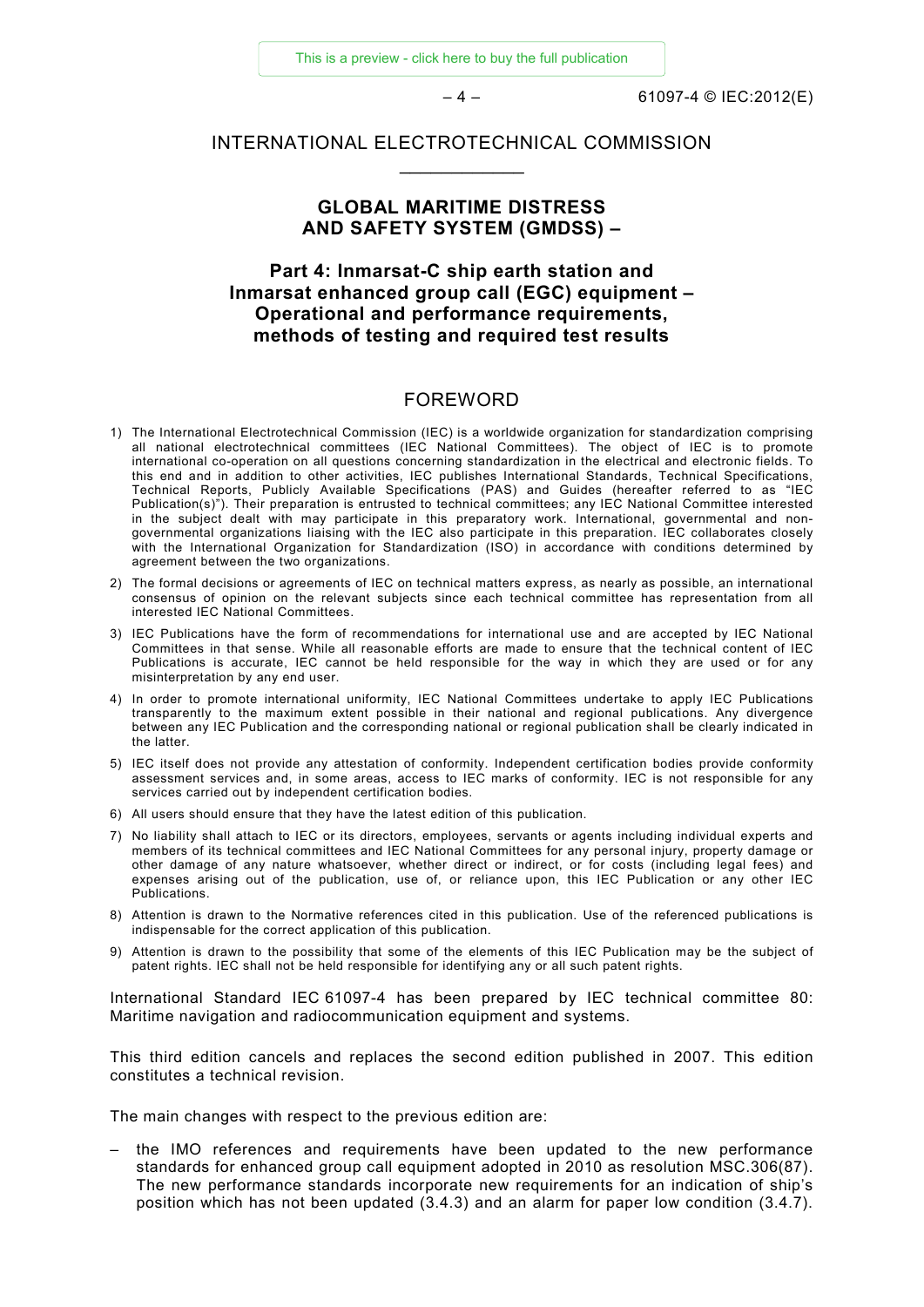61097-4 © IEC:2012(E)  $-5-$ 

These two requirements are, however, derived from Inmarsat documentation so there is no technical change to equipment;

- a new subclause has been added (3.7) concerning long-range identification and tracking (LRIT) to support IMO performance standards given in resolution MSC.263(84) adopted in 2008;
- references to Inmarsat documentation have been simplified by moving the content of Tables 1, 2, 4 and 5 into a new Annex C;
- the text has been editorially updated to conform to the ISO/IEC Directives.

The text of this standard is based on the following documents:

| <b>FDIS</b> | Report on voting |
|-------------|------------------|
| 80/659/FDIS | 80/666/RVD       |

Full information on the voting for the approval of this standard can be found in the report on voting indicated in the above table.

This publication has been drafted in accordance with the ISO/IEC Directives, Part 2.

A list of all parts of IEC 61097 series, published under the general title *Global maritime distress and safety system (GMDSS)*, can be found on the IEC website.

The committee has decided that the contents of this publication will remain unchanged until the stability date indicated on the IEC web site under "http://webstore.iec.ch" in the data related to the specific publication. At this date, the publication will be

- reconfirmed.
- withdrawn.
- replaced by a revised edition, or
- amended.

A bilingual version of this publication may be issued at a later date.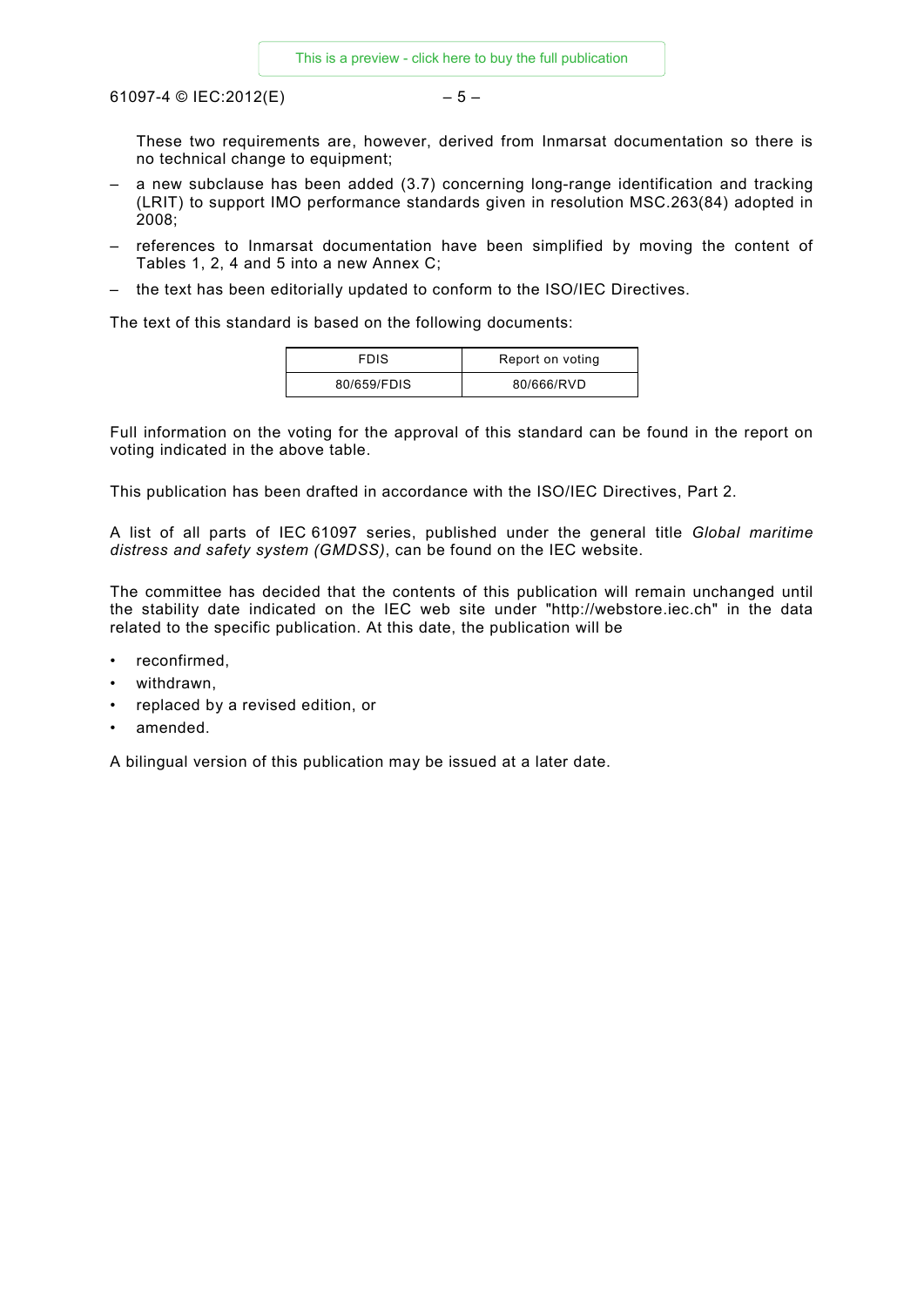$-6 - 6$  – 61097-4 © IEC:2012(E)

#### **GLOBAL MARITIME DISTRESS AND SAFETY SYSTEM (GMDSS) –**

#### **Part 4: Inmarsat-C ship earth station and Inmarsat enhanced group call (EGC) equipment – Operational and performance requirements, methods of testing and required test results**

#### **1 Scope**

This part of IEC 61097 specifies the performance requirements and methods of testing for Inmarsat-C ship earth stations (SES) capable of transmitting and receiving direct-printing communications, and for enhanced group call (EGC) receivers, for use in the GMDSS and for use for long-range identification and tracking (LRIT). The available variants are:

- Class 0: An EGC receiver, either stand-alone or an element of a GMDSS installation in accordance with the Inmarsat design and installation guidelines (DIGs) for GMDSS installations.
- Class 1: A basic SES providing shore-to-ship and ship-to-shore message transfer only.
- Class 2: As class 1 but with EGC as an alternative to shore-to-ship transfer using a shared receiver.
- Class 3: As class 1 but with EGC using an independent receiver.

NOTE 1 The 34<sup>th</sup> session of the IMO Sub-Committee on Radiocommunications decided that class 2 equipment would be adequate to provide sufficient availability for the reception of maritime safety information for the GMDSS.

The standard complies with IMO performance requirements stated in the normative references, Inmarsat technical characteristics and test procedures, and IEC 60945 general requirements except where modifications are explicitly stated in this standard. Technical characteristics essential to GMDSS and LRIT operation as defined by the IMO are identified.

All text of this standard, whose wording is identical to that in IMO SOLAS Convention 1974 as amended in 1988 and Resolutions A.807(19), MSC.263(84) and MSC.306(87) is printed in *italics* and reference made to the Resolution/Recommendation and subclause number.

This standard covers equipment construction and testing. Matters relating to installation may also be found in the Inmarsat Maritime design and installation guidelines (see Bibliography). Those to be found in IMO Resolutions A.807(19), MSC.263(84) and MSC.306(87) are reproduced in Annex A.

Responsibility for type approval of Inmarsat-C and Inmarsat-EGC is vested in Inmarsat by IMO Resolutions A.807(19) and MSC.306(87) (see 3.2.1). Therefore, this standard does not reproduce Inmarsat test procedures in full, but refers to where they are given in Inmarsat documentation cited in the normative references to this standard (Annex C).

NOTE 2 For the purposes of this standard the terms Inmarsat-C, Inmarsat Standard-C, Standard-C refer to the same equipment.

#### **2 Normative references**

The following documents, in whole or in part, are normatively referenced in this document and are indispensable for its application. For dated references, only the edition cited applies. For undated references, the latest edition of the referenced document (including any amendments) applies.